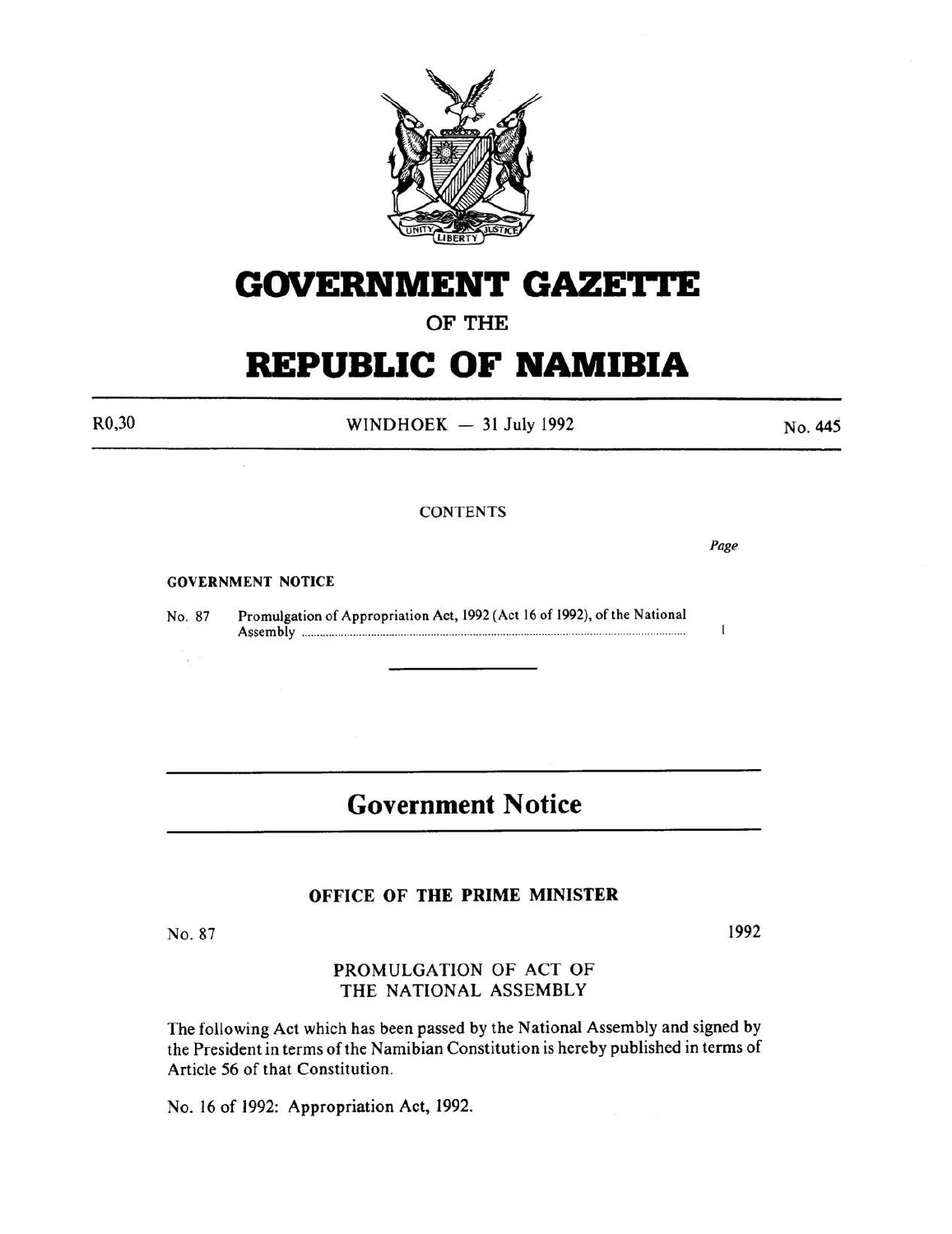Act No. 16, 1992 **APPROPRIATION ACT, 1992** 

### **ACT**

To appropriate amounts of money to meet the financial requirements of the State during the financial year ending 31 March 1993.

*(Signed by the President on 23 July 1992)* 

BE IT ENACTED by the National Assembly of the Republic of Namibia, as follows:-

Appropriation of amounts of money for financial requirements of State.

1. Subject to the provisions of the State Finance Act, 1991 (Act 31 of 1991), there are hereby appropriated for the financial requirements of the State during the financial year ending 31 March 1993, as a charge to the State Revenue Fund, the amounts of money shown in the Schedule.

Short title.

2. This Act shall be called the Appropriation Act, 1992.